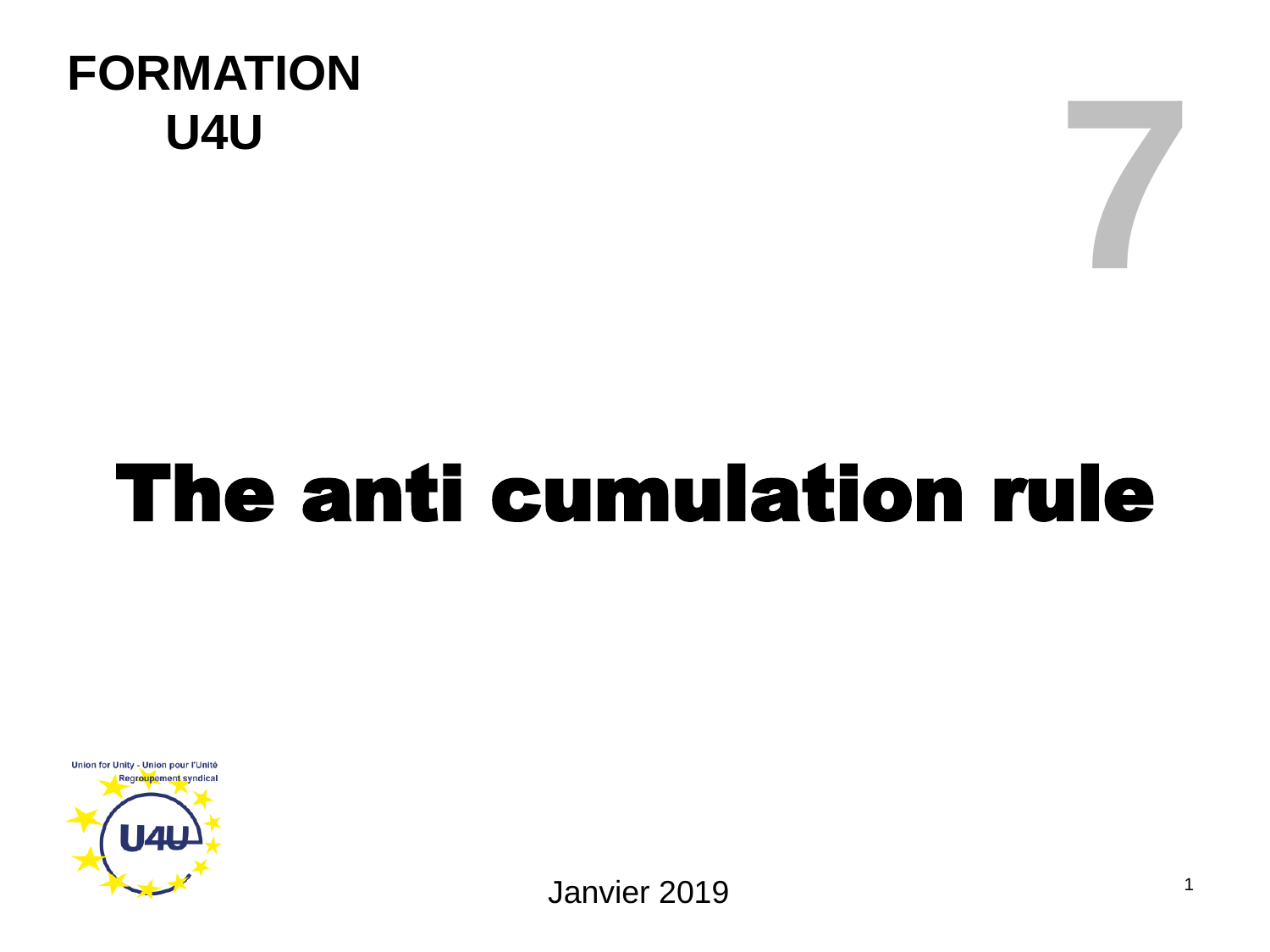#### Purpose of the rule

- Forbids staying long term at the service of the **Commission** through a succession of contracts
- Defines the maximum duration for the recourse to non-permanent staff in the **Commission services**
- Coherent with the *Temporary Agency <u>Union for Unity</u> AVork Directive* (Nov 2008)

**U4U**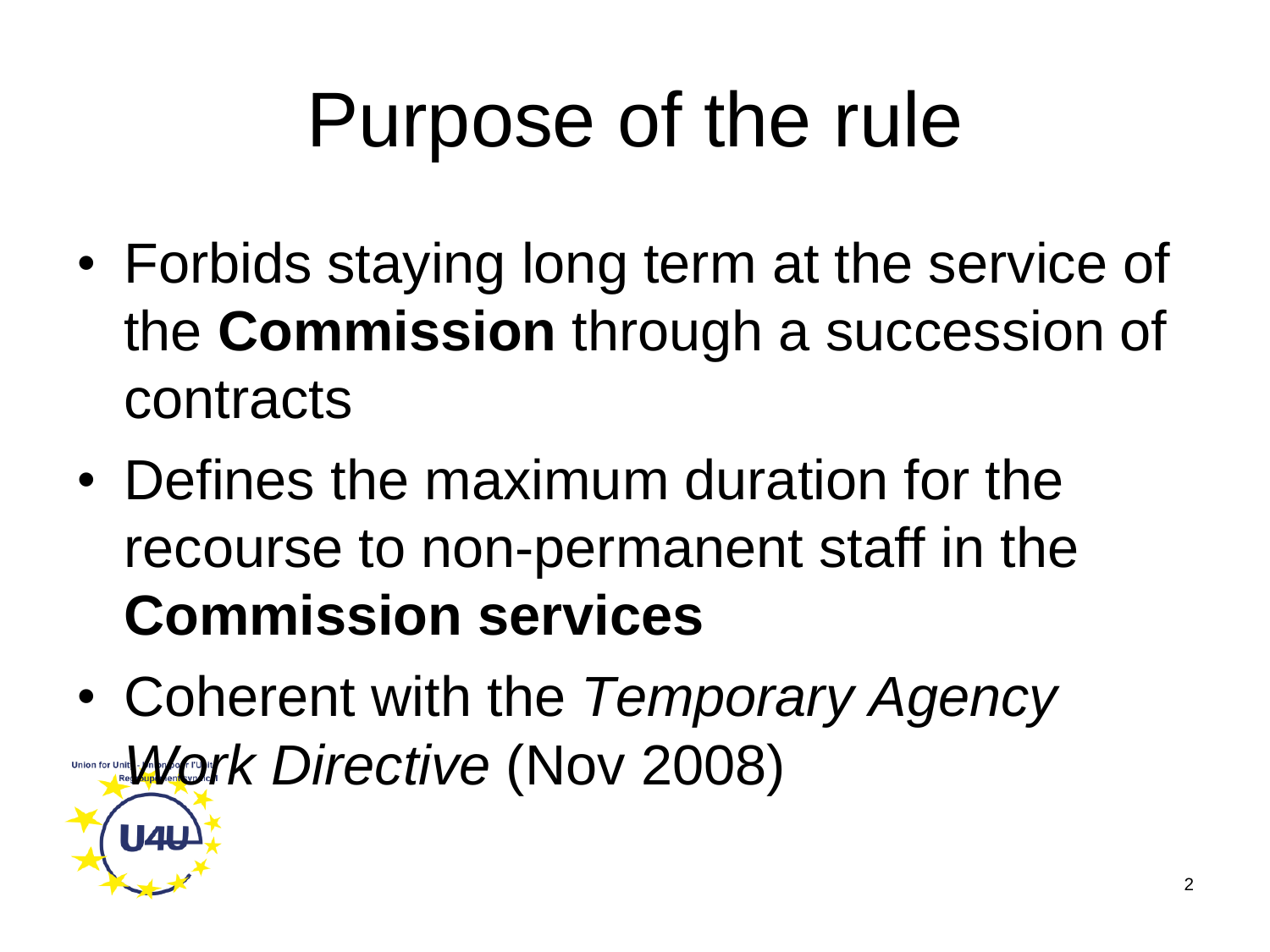## Mandatory rule

- This rule is mandatory
- But, in the interest of the service, the authority authorised to conclude the contract may extend a contract or grant a new contract beyond the maximum duration set by this rule.

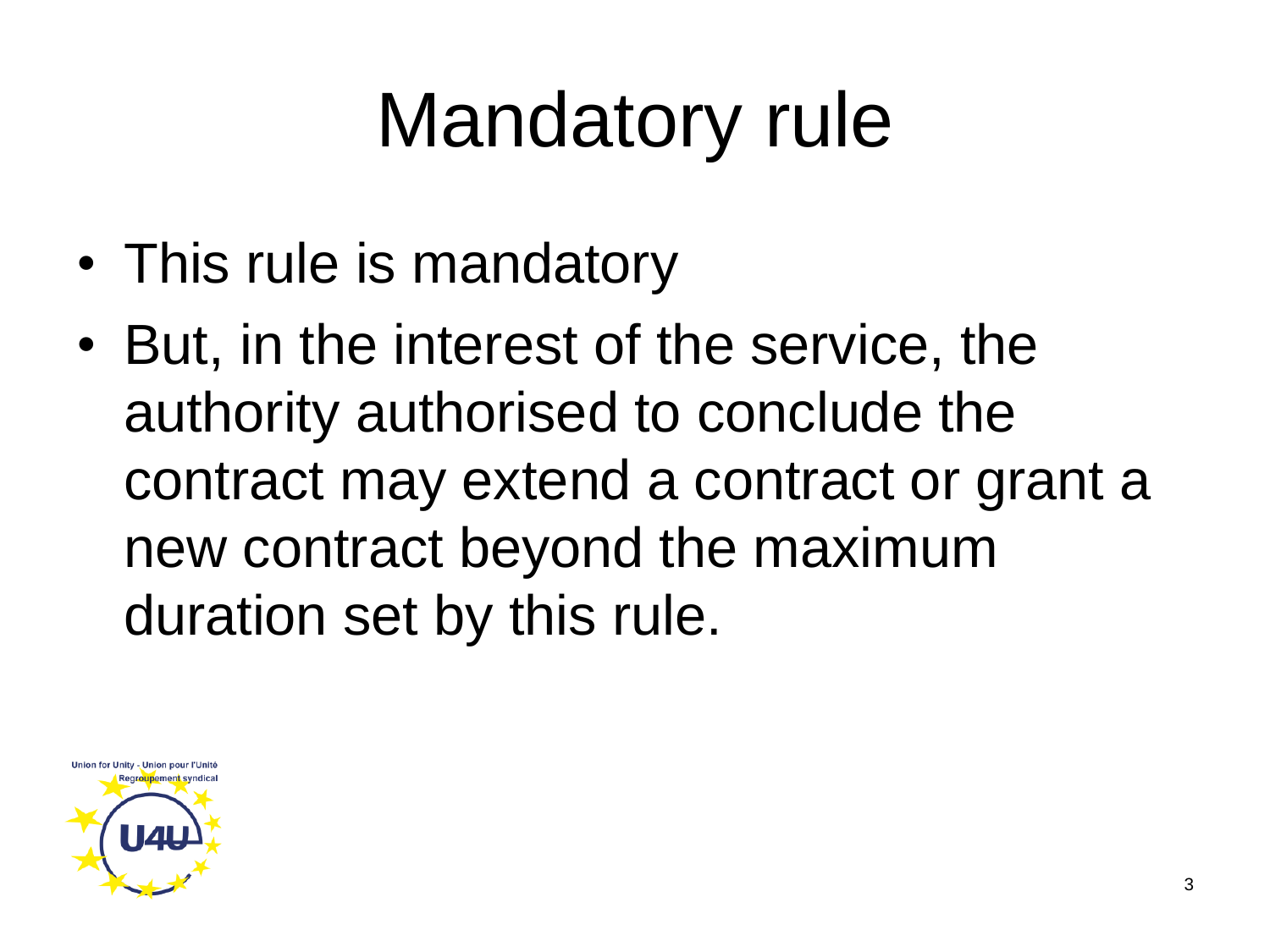#### Applies to…

- Commission (DG and other services)
- Offices, incl. EPSO PMO, OIB... and Publication **Office**



- But not to other EU institutions
- EU Executive Agencies may define their own rules Time worked in **U4L** Executive Agencies is

**not** counted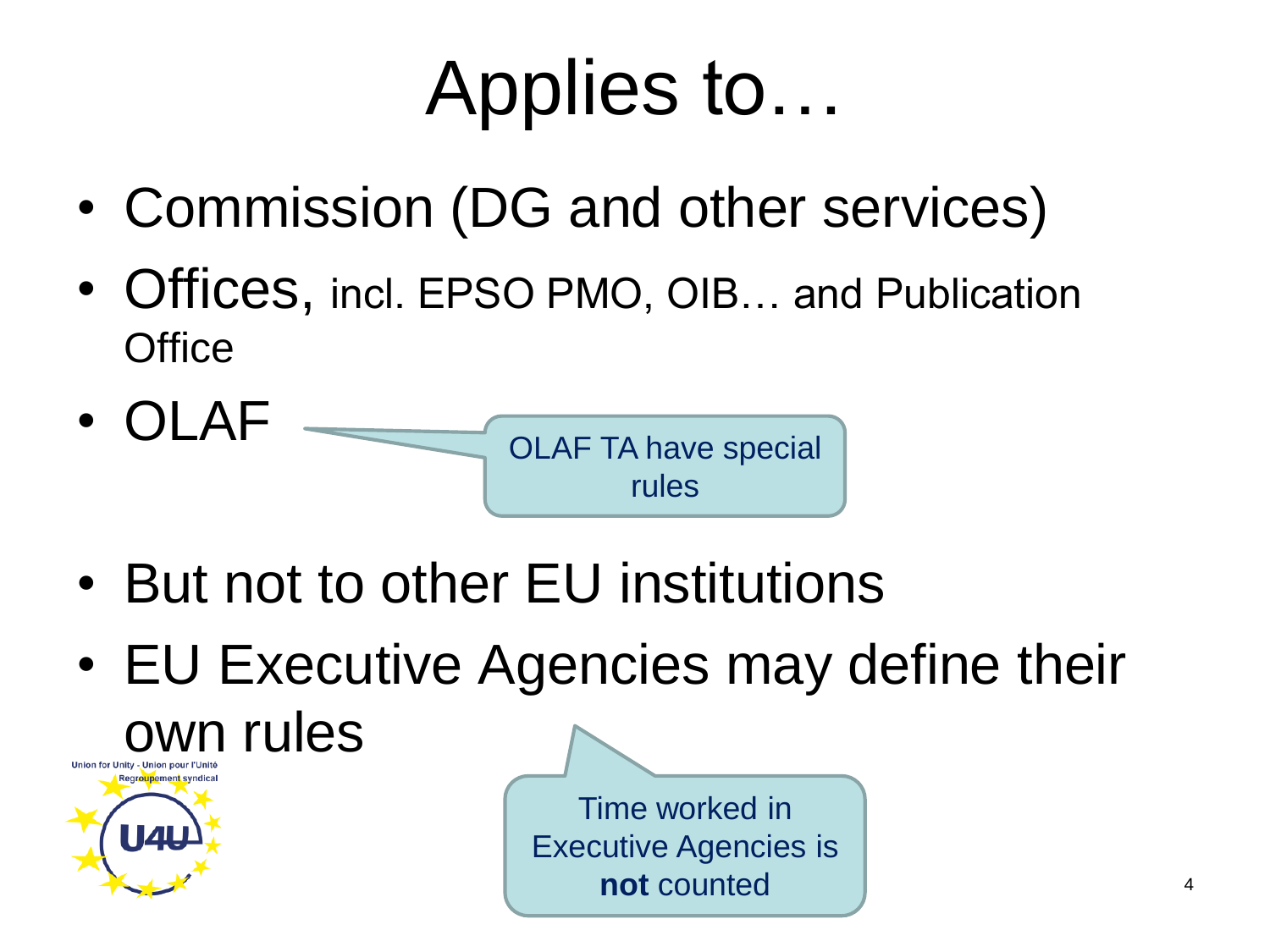#### Applies to non-permanent staff…

- Temporary staff (art 2a, b, d of COE)
- Contract Agents (art 3b fixed term contracts; 3a without a CAST)
- Individuals under a private law service contract (directly or through service companies)

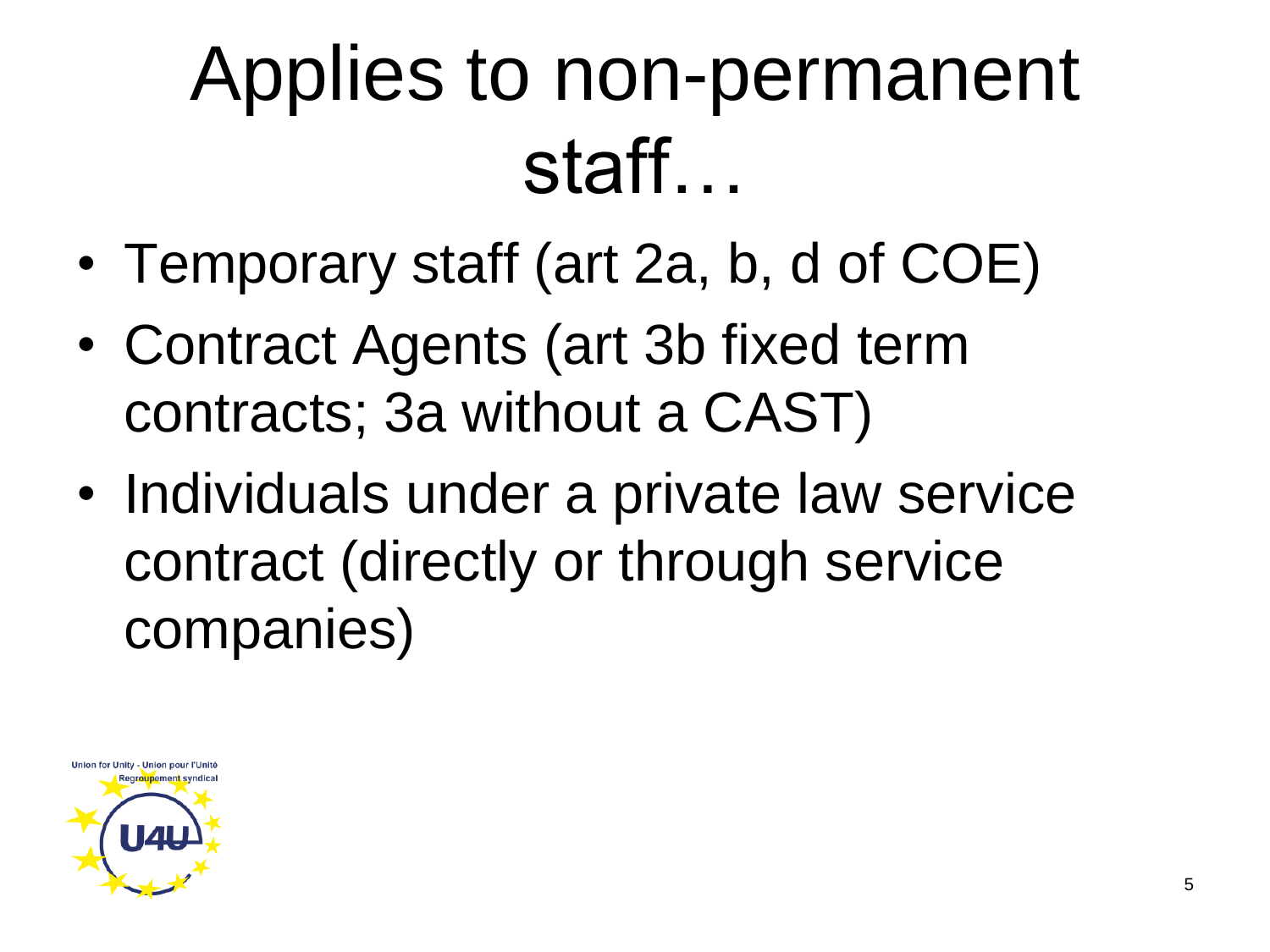### Does not apply to ...

- Direct employment contracts under private law (i.e. projects in third countries)
- Seconded National experts
- Employment Agency staff (Intérimaires) **NEW**
- Contract Agents 3a (indefinite contracts)
- Conference interpreters

**OLAF Temporary staff have special rules**  $\mathbf{L}$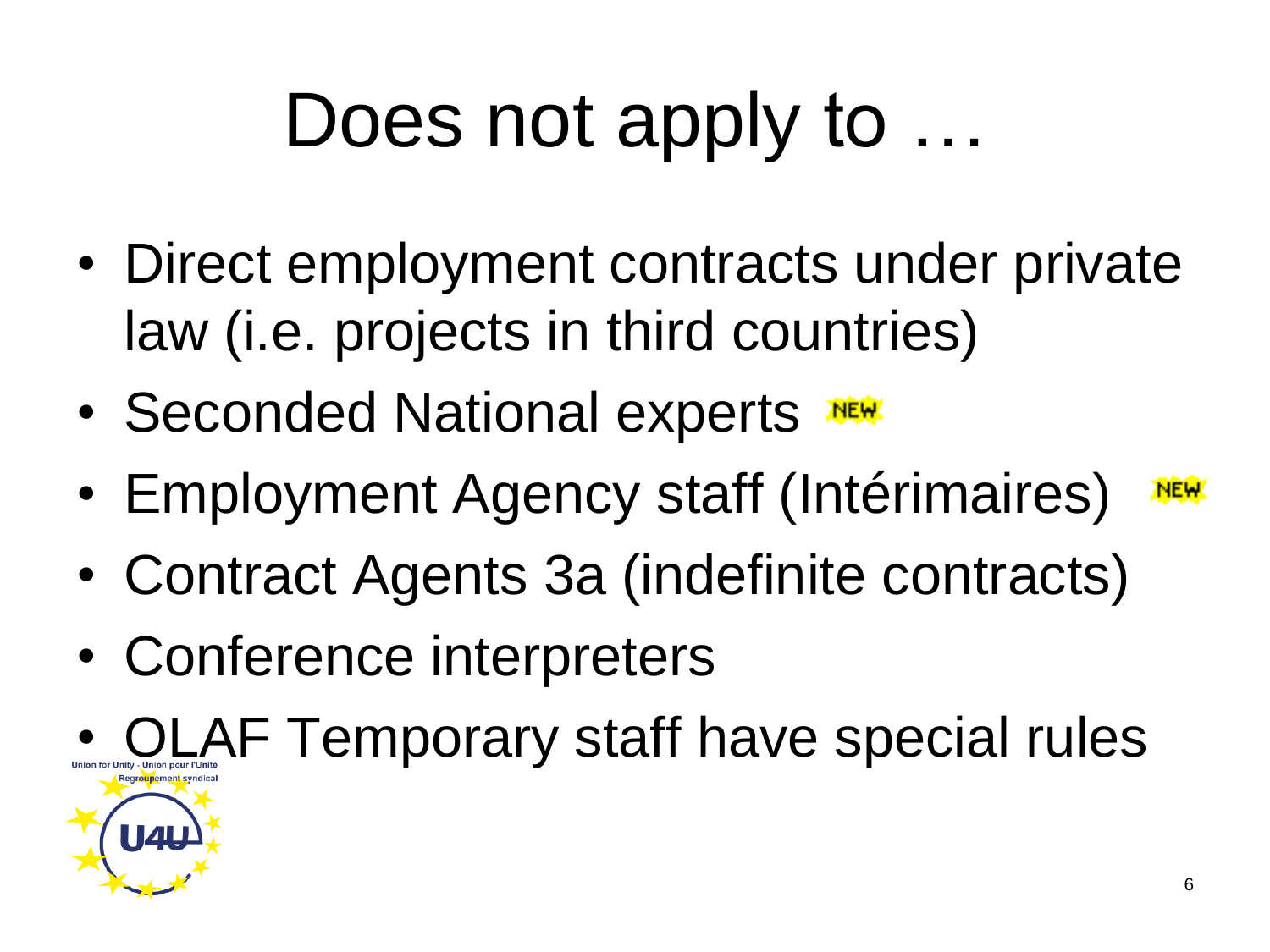#### Maximum duration

- The maximum duration of engagement is **seven** years **over a twelve year period**.
- This rule does not change other limitations on successive contracts :
	- 6 years for Contract Agents 3b (fixed term contracts)
	- 3 years for intérimaires

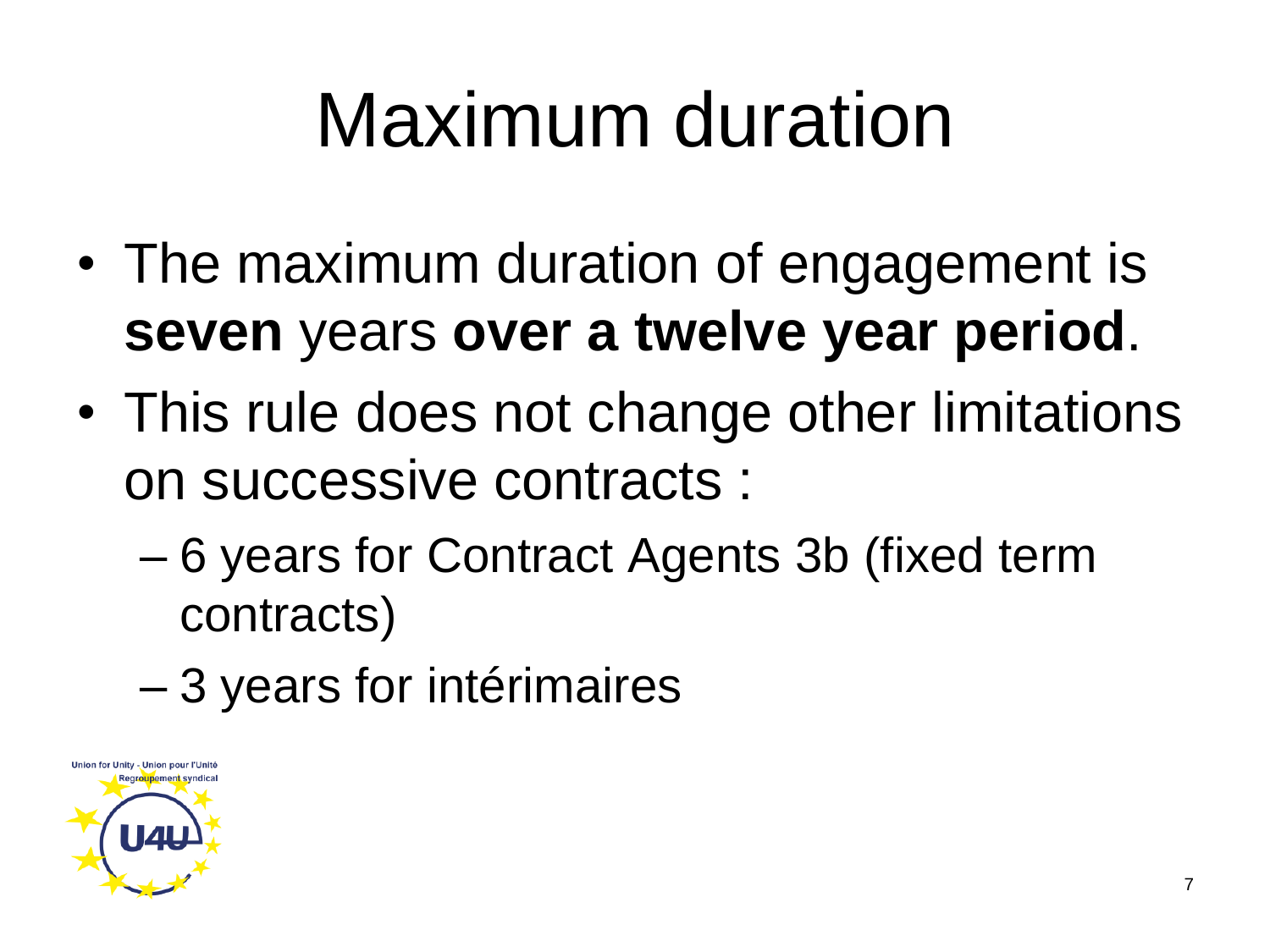#### The twelve year period

• Starts from the **end** of the new proposed contract



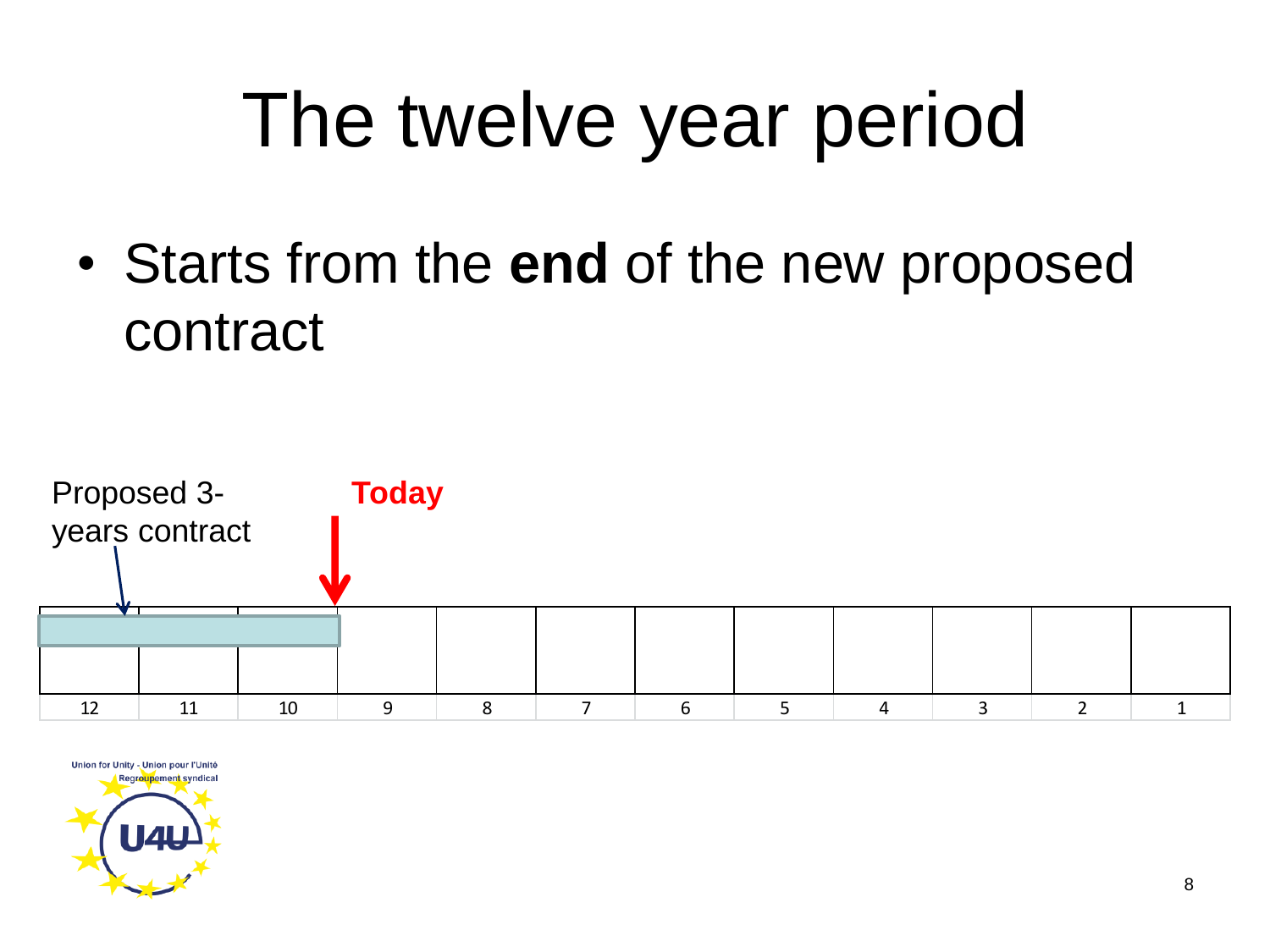#### Contracts taken into account

- Past contracts with :
	- The Commission (DG and services), offices, OLAF, Publication office

Irrespective of the place of employment (delegations, representations, outside Com premises), incl Private Law service contracts

• But not contracts with other EU institutions



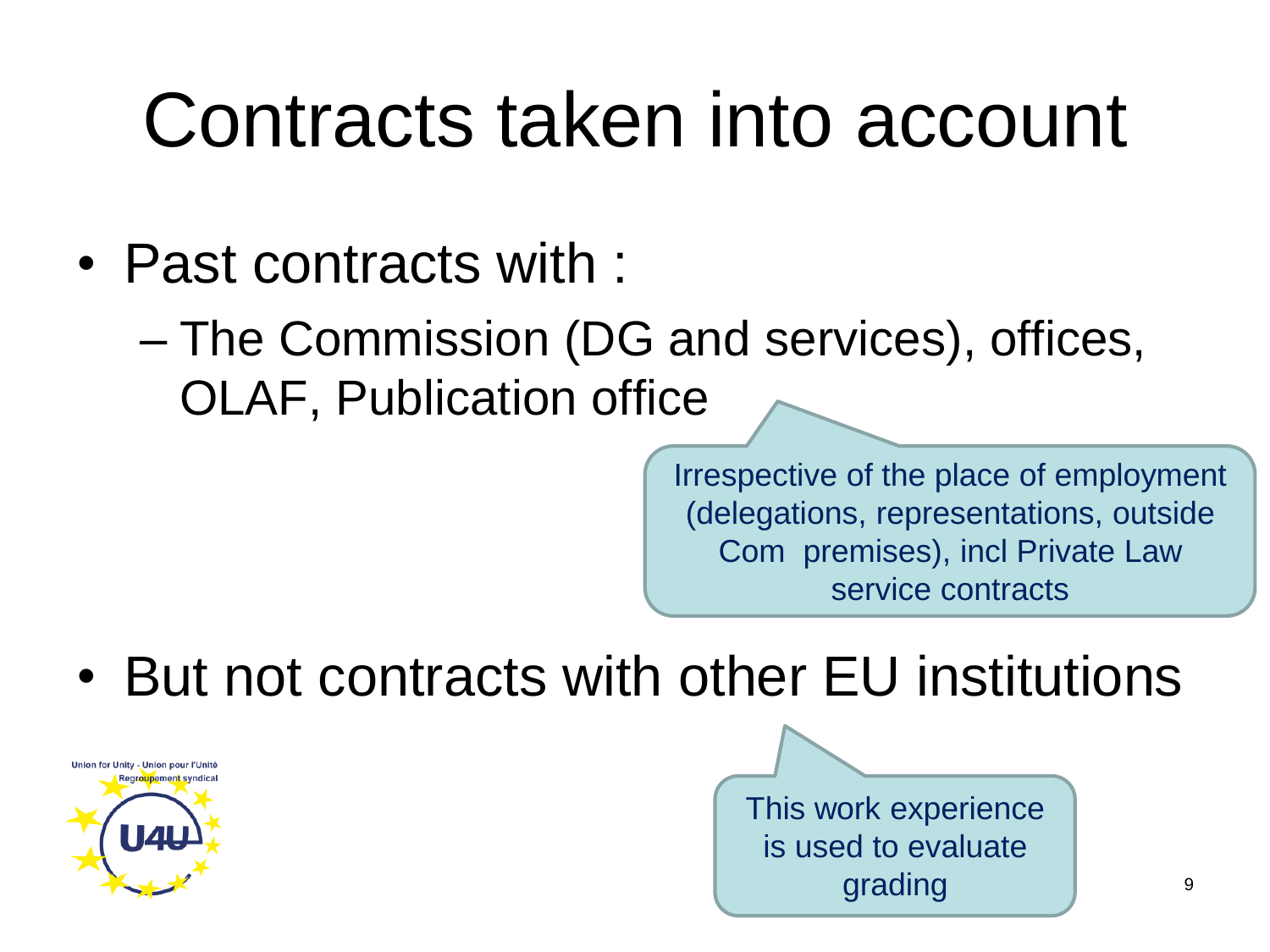#### Duration of contracts

• Calculated in days

**U<sub>4U</sub>** 

- Equivalences : 1 month = 20 days ; 1 year = 220 days; 7  $years = 1540 days$
- One day worked part time = 1 full day
- A period of tailored part time is a full worked period
- Leave and sickness interruptions are considered as worked if happen during an active contract
- In case of service contracts, invoiced days are counted
- For contracts partially within the 12 years, only the part **included in this period is counted**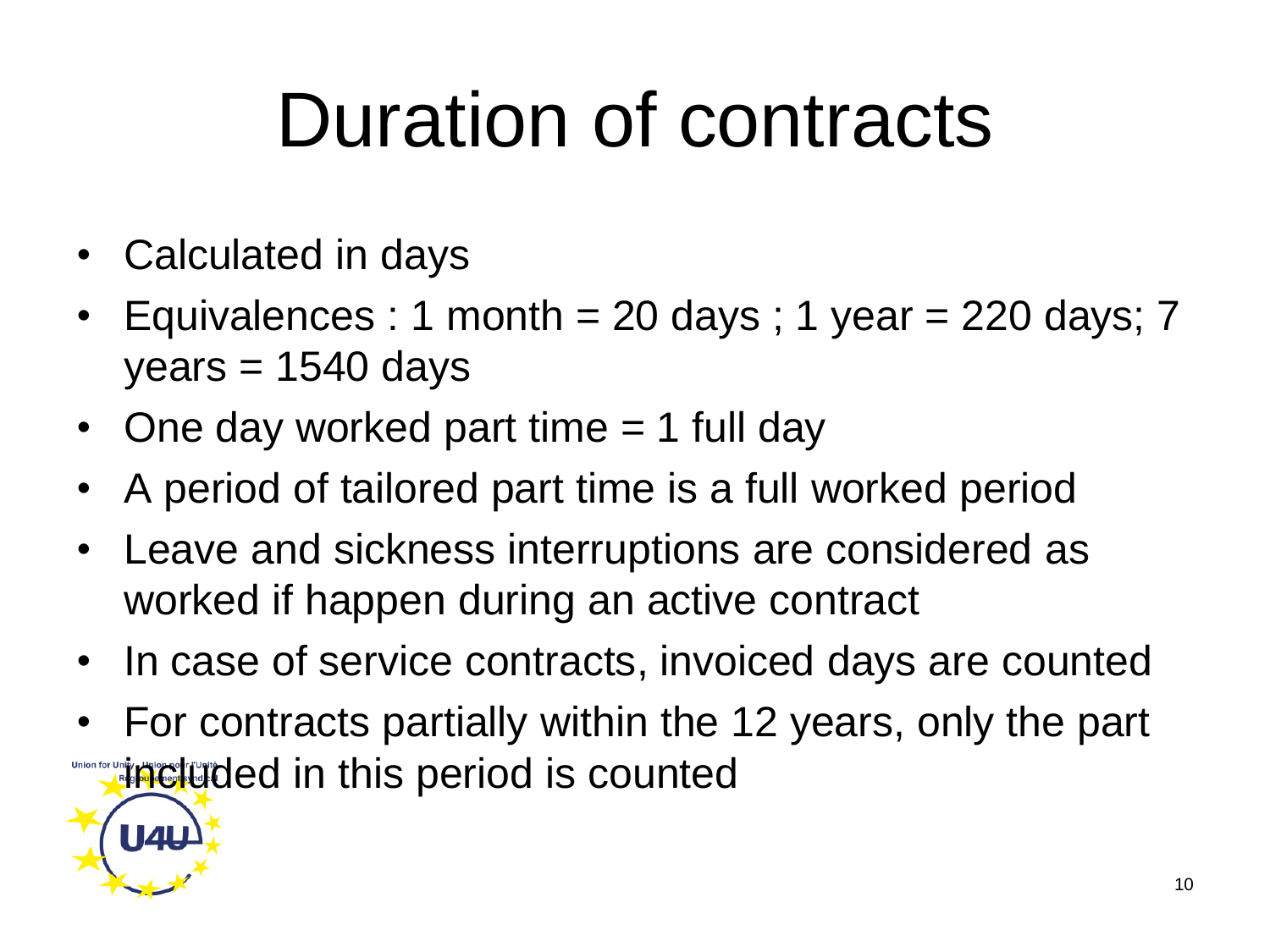#### Example 1





OK ! 6\*220=1320 days < 1540 days (7 years)

**Should be strictly less than 1540 days !**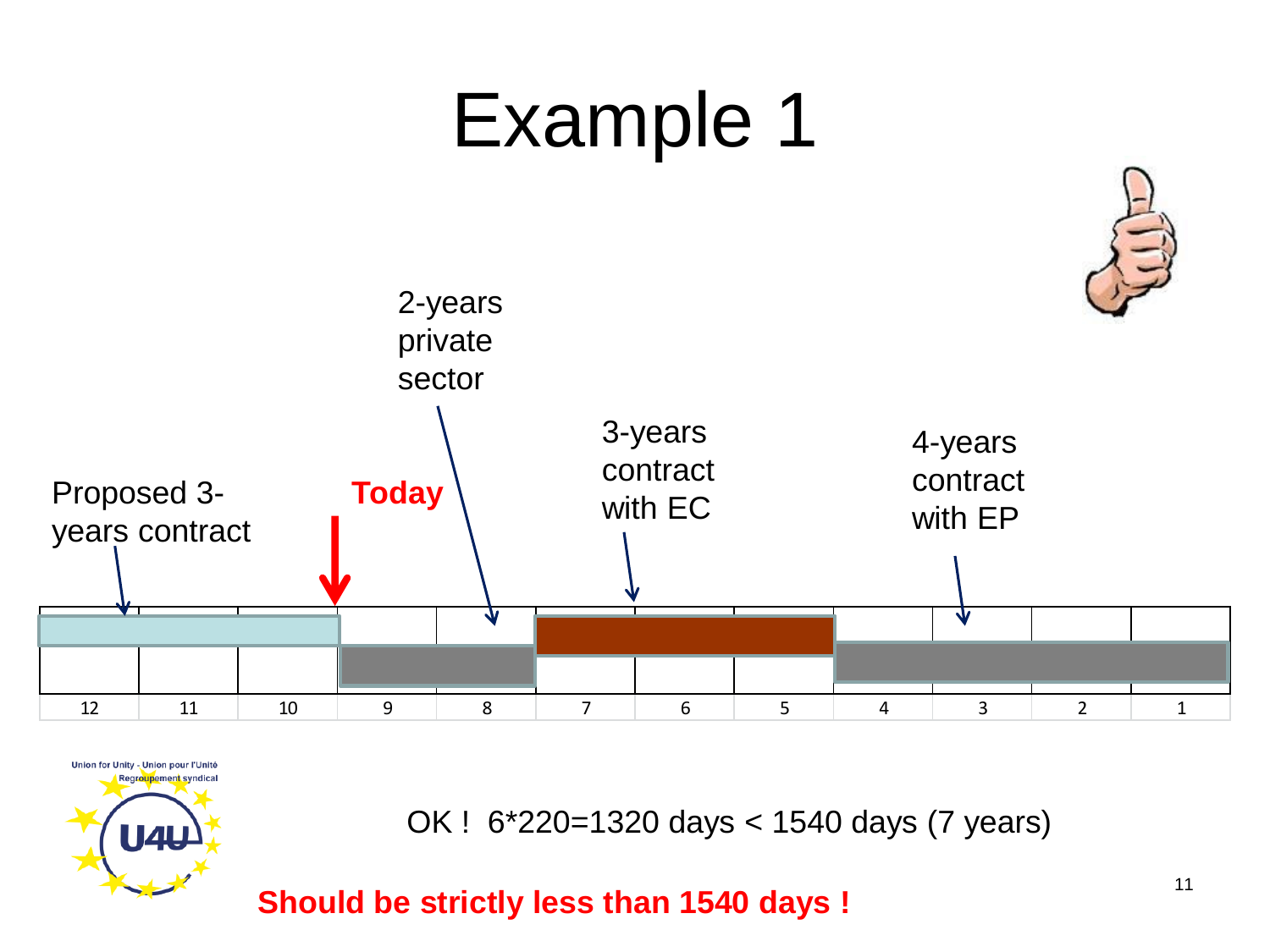



NOK ! 8\*220=1760 days >1540 days (7 years)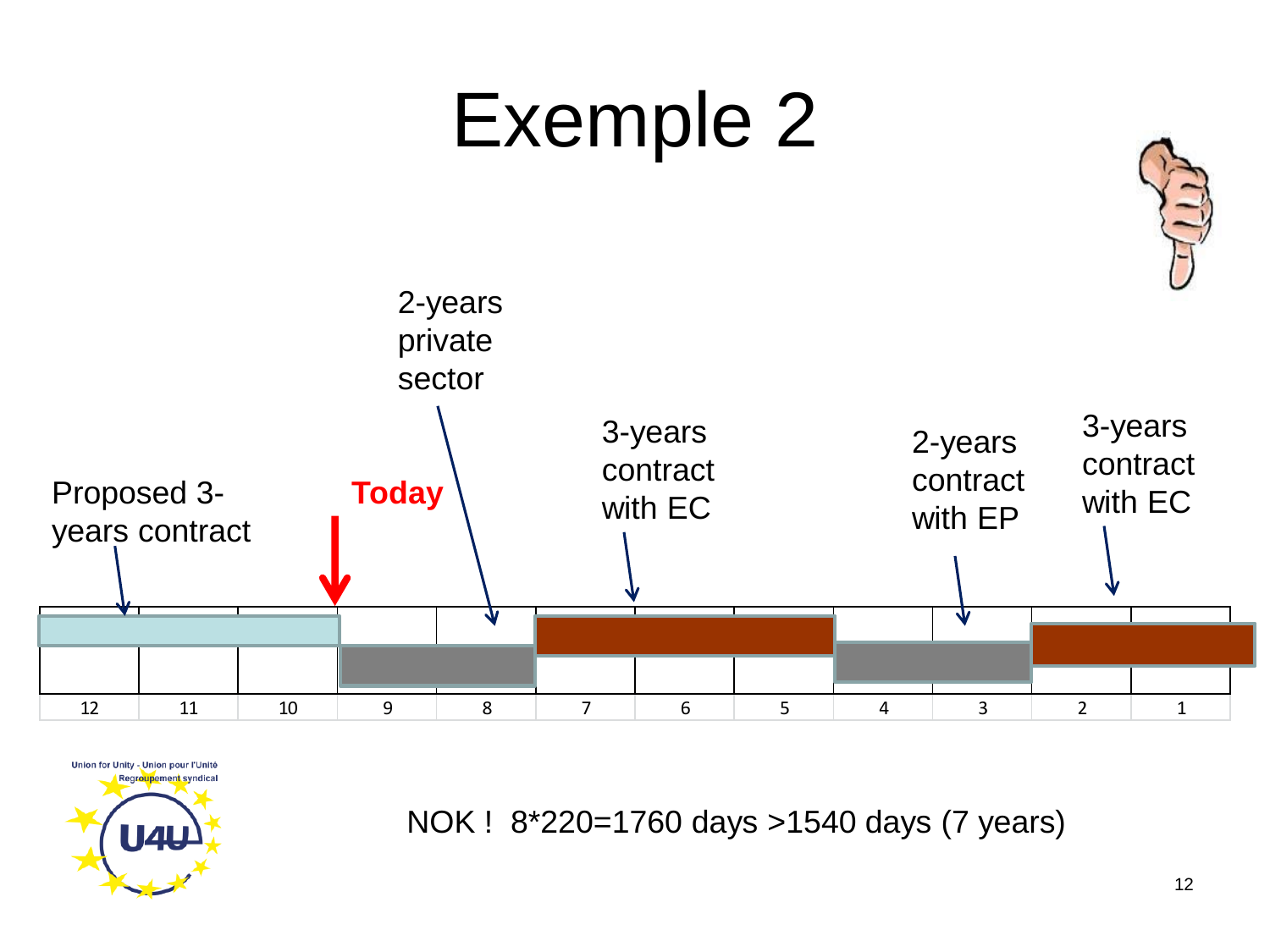#### Exemple 2 bis

*Would a 2 years contract do ?*





NOK ! 8\*220= 1760 days >1540 days (7 years)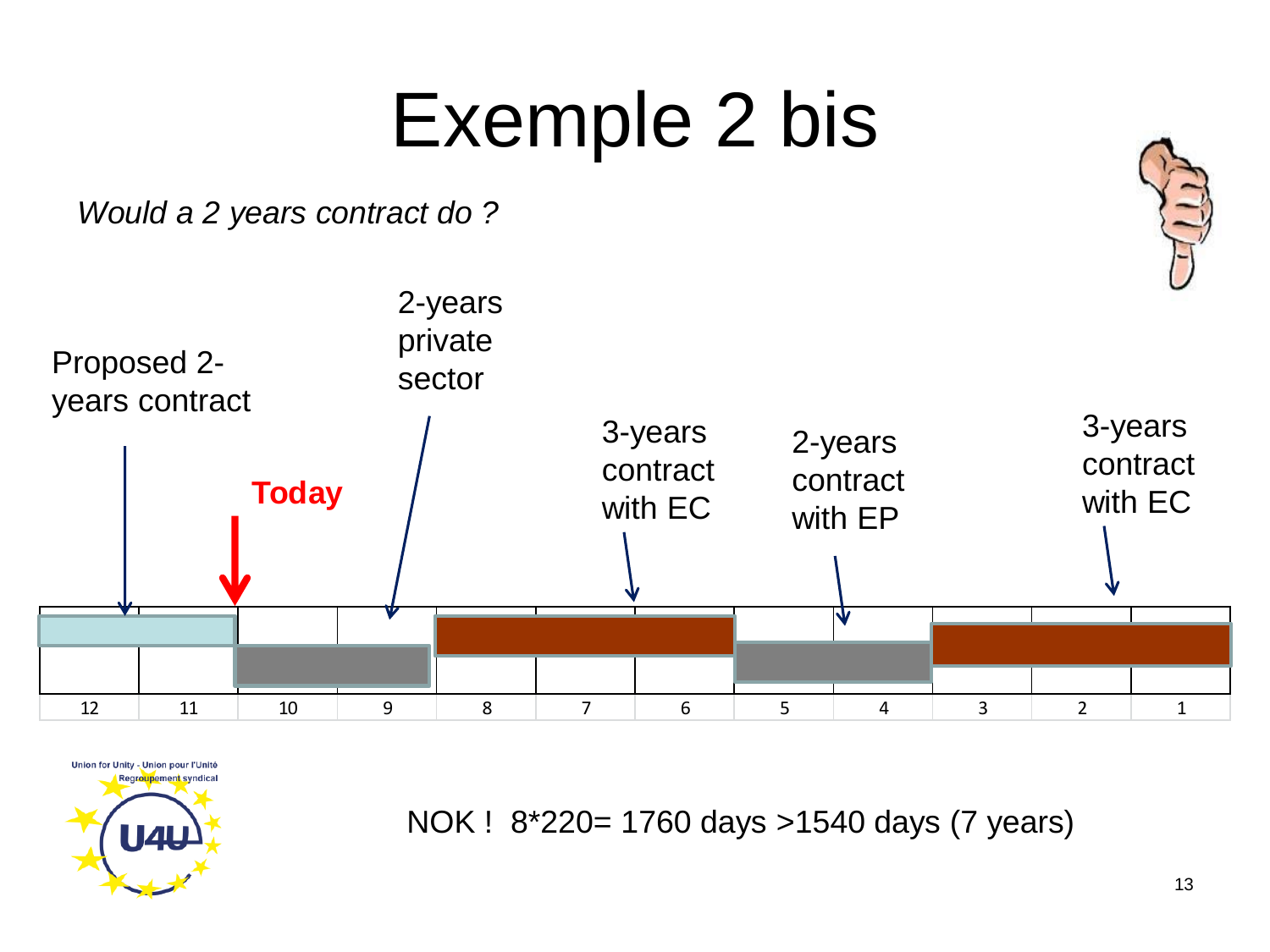## Acquisition of pension rights

- 10 years minimum for a EU pension
- <10 years : lump sum(s) paid to a national pension fund
	- Intermittent service : The Administration will keep track of your activity **(keep your own payslips !)**
	- At pensionable age: request a Transfer OUT
- > 10 years : in addition to your EU pension, you can request a Transfer IN